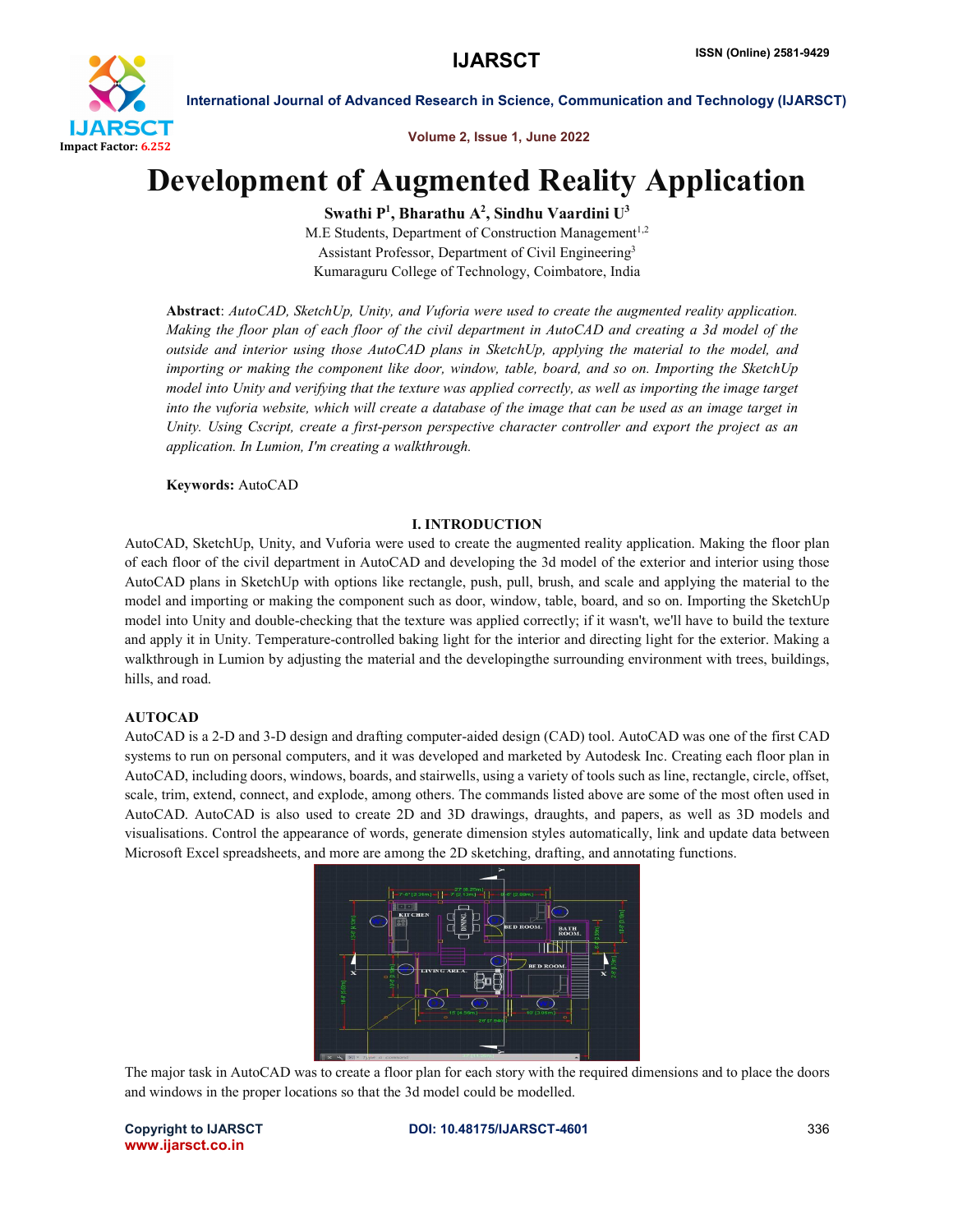

International Journal of Advanced Research in Science, Communication and Technology (IJARSCT)

#### Volume 2, Issue 1, June 2022

# **SKETCHUP**

SketchUp is a 3D modelling computer tool used in architectural, interior, landscape, civil, and mechanical engineering, as well as film and video game design.



In comparison to other 3D modelling tools, SketchUp is far more user-friendly and straightforward to use. This is the primary reason for the widespread use of SketchUp by architects. Sketchup is mostly used to create architectural models containing components such as doors, windows, tables, and sofas. We can either get the component off the internet or create it ourselves. Material can be applied to the wall, door, and other components here. If you use more realistic materials, the outcome will be more realistic, and we can use a variety of plugins to achieve photorealistic rendering.

# UNITY

Unity Technologies created a cross-platform game engine with a built-in Integrated Development Environment. It's used to make games for web browsers, desktop platforms, consoles, and mobile devices. So, once you have the game design and all of the necessary skills, you can use Unity's IDE to put together graphics, sounds, and animations, write the code associated with the assets in the editor, and then generate a playable application that runs in a variety of environments, as one of Unity's features is that it is multi-platform, which means that the same game can run similarly on an iPad or on Windows.



# VUFORIA

Vuforia is a mobile augmented reality software development kit (SDK) that allows developers to create augmented reality apps. It recognises and tracks planar pictures and 3D objects in real time using computer vision technologies.